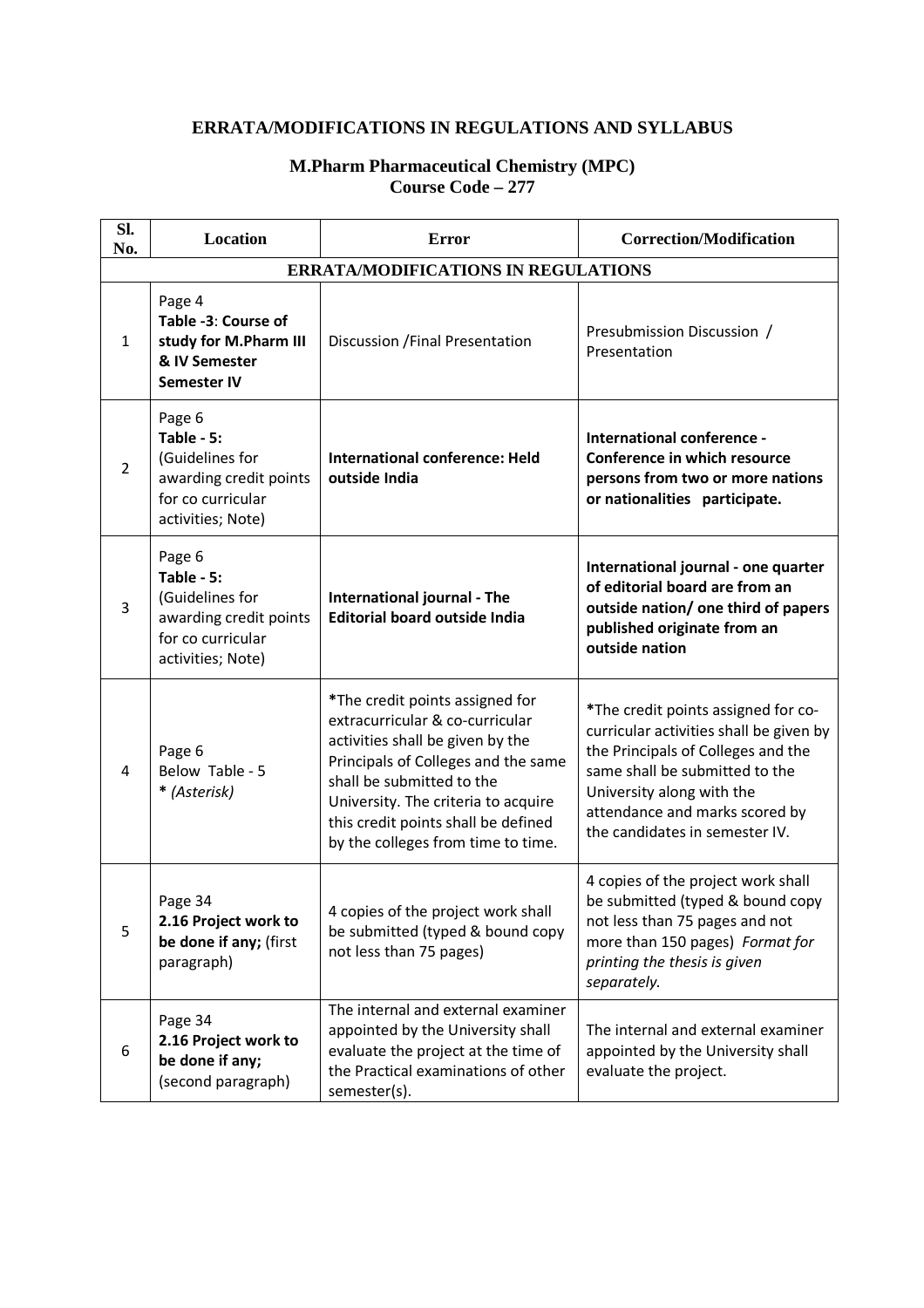| 7  | Page 35<br>2.16. Project work to<br>be done if any;<br><b>Evaluation of</b><br><b>Dissertation work</b><br>(Mark distribution)                 | <b>Evaluation of Dissertation work</b><br>Objective(s) of the work done - 50<br>marks<br>Methodology adopted - 150 marks<br>Results and Discussion - 250 marks<br>Conclusion and outcomes - 50<br>marks<br>Total - 500 marks | <b>Evaluation of Dissertation work</b><br>Objective(s) of the work done - 25<br>marks<br>Methodology adopted - 75 marks<br>Results and Discussion - 100 marks<br>Conclusion and outcomes - 50<br>marks<br>Total - 250 marks                                                                                                                                                                                                                                   |
|----|------------------------------------------------------------------------------------------------------------------------------------------------|------------------------------------------------------------------------------------------------------------------------------------------------------------------------------------------------------------------------------|---------------------------------------------------------------------------------------------------------------------------------------------------------------------------------------------------------------------------------------------------------------------------------------------------------------------------------------------------------------------------------------------------------------------------------------------------------------|
| 8  | Page 35<br>2.16. Project work to<br>be done if any;<br><b>Evaluation of</b><br>Presentation<br>(Mark distribution)                             | <b>Evaluation of Presentation</b><br>Presentation of work - 100 marks<br>Communication skills - 50 marks<br>Question and answer skills - 100<br>marks<br>Total - 250 marks                                                   | <b>Evaluation of Presentation</b><br>Presentation of work - 75 marks<br>Communication skills - 25 marks<br>Question and answer skills - 50<br>marks<br>Total - 150 marks                                                                                                                                                                                                                                                                                      |
| 9  | Page 35<br>2.21 Logbook                                                                                                                        | Registers to be maintained                                                                                                                                                                                                   | Registers to be maintained:<br>The Institutions have to maintain<br>registers for student activities such<br>as Seminar/Assignment (Semester I<br>& Semester II),<br>Journal club presentataion<br>(Semester III & Semester IV),<br>Minutes of Mentoring committee<br>(Semester III & Semester IV), and<br>Co-curricular activities (Semester I -<br>IV) in addition to the mandatory<br>general records as specified by the<br>University from time to time. |
| 10 | Page 36<br>3.3. Scheme for<br>examination showing<br>maximum marks and<br>minimum marks                                                        | The end semester examination for<br>each theory and practical Course<br>through semester I to IV shall be<br>conducted by the respective<br>University except fot the subject<br>with asterisk symbol (*)                    | The word "respective" stands<br>omitted.                                                                                                                                                                                                                                                                                                                                                                                                                      |
| 11 | Page 37<br><b>Table-7: Schemes for</b><br>internal assessments<br>and end semester<br>examination;<br><b>SEMESTER I; (Second</b><br>Last Row)  | Seminar/Assignment:<br>Total marks 100                                                                                                                                                                                       | Total marks 100; split up as<br>25 marks for each theory subject<br>out of which 10 marks for seminar<br>and 15 marks for assignment                                                                                                                                                                                                                                                                                                                          |
| 12 | Page 37<br><b>Table-7: Schemes for</b><br>internal assessments<br>and end semester<br>examination;<br><b>SEMESTER II; (Second</b><br>Last Row) | Seminar/Assignment:<br>Total marks 100                                                                                                                                                                                       | Total marks 100; split up as<br>25 marks for each theory subject<br>out of which 10 marks for seminar<br>and 15 marks for assignment                                                                                                                                                                                                                                                                                                                          |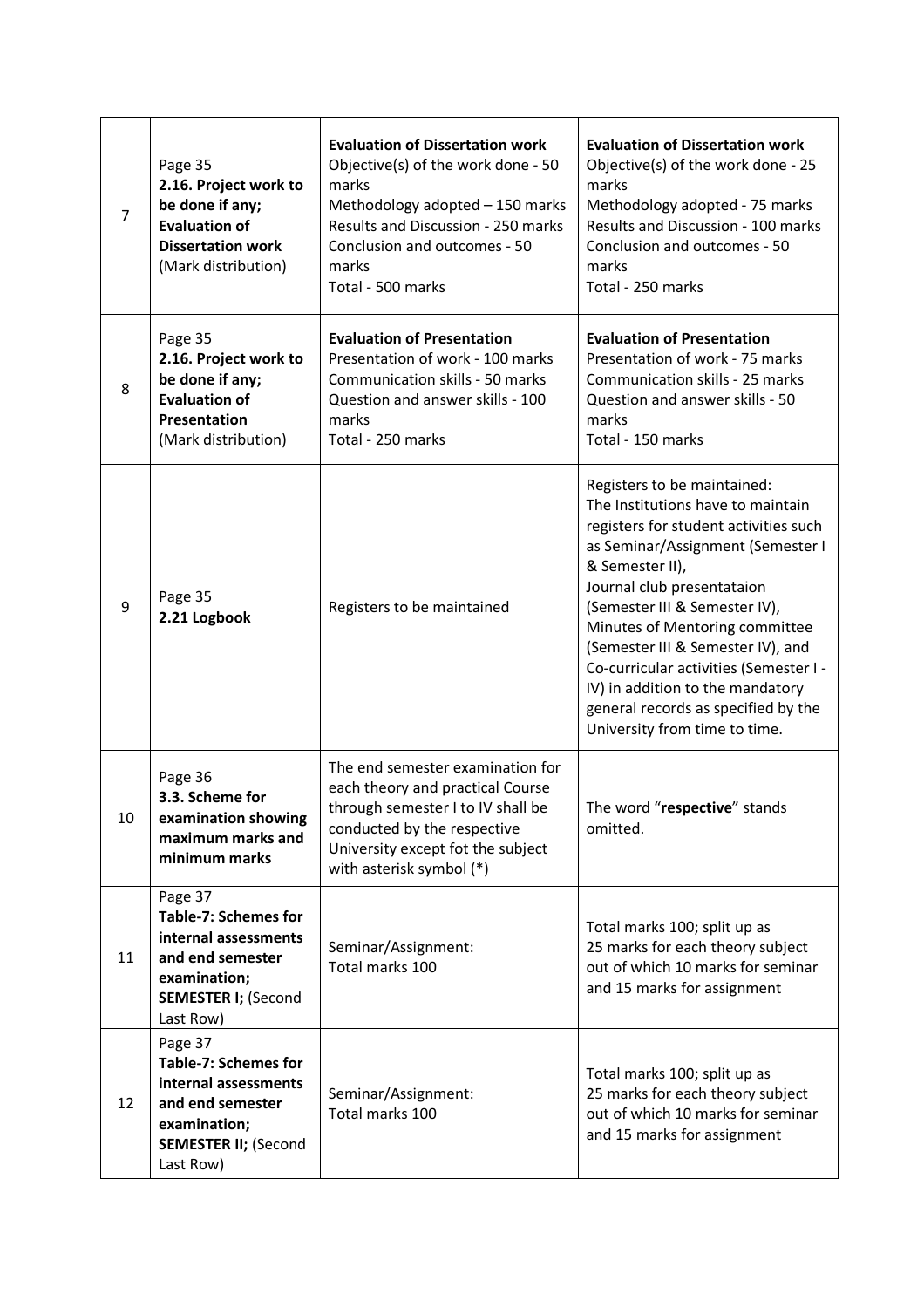| 13             | Page 38<br><b>Table-8: Schemes for</b><br>internal assessments<br>and end semester<br>examinations<br><b>SEMESTER III</b><br>(Third row) | Discussion/Presentation<br>(proposal presentation) 50<br>50                                                                                                         | Discussion/Presentation<br>(Proposal presentation) 25<br>25                                                                                      |
|----------------|------------------------------------------------------------------------------------------------------------------------------------------|---------------------------------------------------------------------------------------------------------------------------------------------------------------------|--------------------------------------------------------------------------------------------------------------------------------------------------|
| 14             | Page 38<br><b>Table-8: Schemes for</b><br>internal assessments<br>and end semester<br>examinations<br><b>SEMESTER III</b><br>(Last row)  | <b>Total - 525</b>                                                                                                                                                  | <b>Total - 500</b>                                                                                                                               |
| 15             | Page 38<br><b>Table-8: Schemes for</b><br>internal assessments<br>and end semester<br>examinations<br><b>SEMESTER IV</b>                 | Discussion/Presentation<br>(Proposal presentation)                                                                                                                  | Presubmission Discussion /<br>Presentation                                                                                                       |
| 16             | Page 39<br>Allowed to keep<br>terms<br>(ATKT):<br>(Second paragraph)                                                                     | However, he/she shall not be<br>eligible to attend the courses of IV<br>semester until all the courses of I, II<br>and III semesters are successfully<br>completed. | However, he/she shall not be<br>eligible to submit the thesis until all<br>the courses of I, II and III semesters<br>are successfully completed. |
|                |                                                                                                                                          | <b>ERRATA IN SYLLABUS</b>                                                                                                                                           |                                                                                                                                                  |
| 1              | Page 8<br>2.6. Syllabus<br><b>MPC 101 T</b><br>objectives - 3                                                                            | Theoretical and practical skills of<br>the instruments                                                                                                              | Theoretical and practical skills for<br>handling of the instruments                                                                              |
| $\overline{2}$ | Page 9<br>2.6. Syllabus<br><b>MPC 101T</b><br>(4 Chromatography)                                                                         | i) i) Gel Chromatography                                                                                                                                            | i) Gel Chromatography                                                                                                                            |
| 3              | Page 11<br>2.6. Syllabus<br><b>MPC 102T</b><br>(1 Basic Aspects of<br>Organic Chemistry)                                                 | Organic intermediates:                                                                                                                                              | Reactive intermediates:                                                                                                                          |